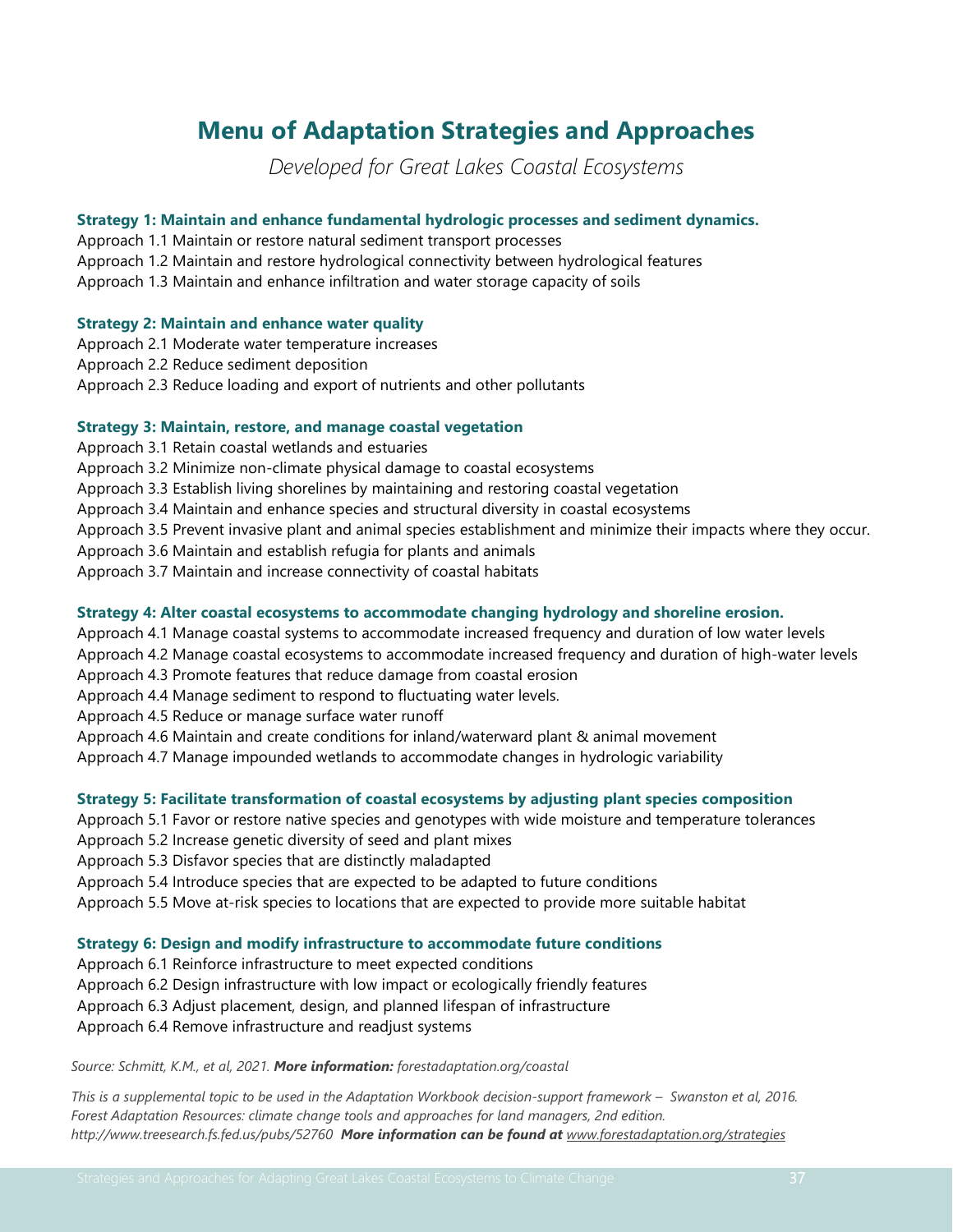# **Setting the context: community engagement, planning & policy actions**

The Adaptation Strategies and Approaches have been designed primarily for those planning and implementing on-theground management actions. However, many adaptation actions will require or benefit greatly from community engagement, regionally coordinated planning, or changes in policy (Kraus & Klein 2009, Franks-Taylor et al. 2010, Pearsall et al. 2012a, Pearsall et al. 2012b). For example, many of the listed strategies would be bolstered by planning or policy decisions that can address issues like zoning, water quality and sediment management at a broader scale.

These actions will involve many other people and organizations beyond the coastal practitioners traditionally charged with executing treatments on the ground. In coastal ecosystems, past management decisions have often failed to consider a systems perspective, leading to unintended consequences. Engaging a variety of stakeholders and diverse perspectives can help practitioners consider the range of both positive and negative outcomes from management actions. It will be vital to engage with the community, tribes, policy makers, and different disciplines to optimize effective climate change adaptation across large scales (NOAA 2010). Though the full range of strategies involved in working with these other groups are beyond the scope of this document, we have provided some ideas from expert input and from documents that cover coastal adaptation through a planning and policy lens. Many of these ideas can be incorporated into the adaptation planning processes like the Adaptation Workbook.

# 1. Promote community engagement in coastal management decisions.

- Carefully consider how and when to collect input and/or conduct outreach on project goals, climate vulnerabilities and adaptation responses.
- Gather input from community members with a diverse range of perspectives, for example indigenous communities, landowners, recreational users, policy makers, and others.
- Respect and incorporate values of indigenous communities in management decisions.
- Support facilitated visioning exercises or other processes to lay out and discuss shared group values (Mangham et al. 2018).
- Support public-private partnerships that can help with efforts such as hazard mitigation and recovery or lowimpact development and green infrastructure (Mangham et al. 2018).
- Explicitly consider socioeconomic and community benefits when weighing pros and cons of adaptation actions.
- Enhance knowledge, technical skills and information exchange to build capacity of local policy and land use planning authorities (Franks-Taylor et al. 2010)
- Develop new coastal homeowner tutorials to highlight appropriate erosion solutions, methods, and materials (Mangham et al. 2018).

# 2. Revise ordinances and permitting to be more responsive to coastal ecosystem changes.

- Revise rules and permitting processes to allow breakwater structures that can lower wave energy and allow the installation of living shorelines (Mangham et al. 2018).
- Add fees to coastal structures that would restrict or trap sediment and use the proceeds for beach nourishment or other sediment management activities (Mangham et al. 2018).